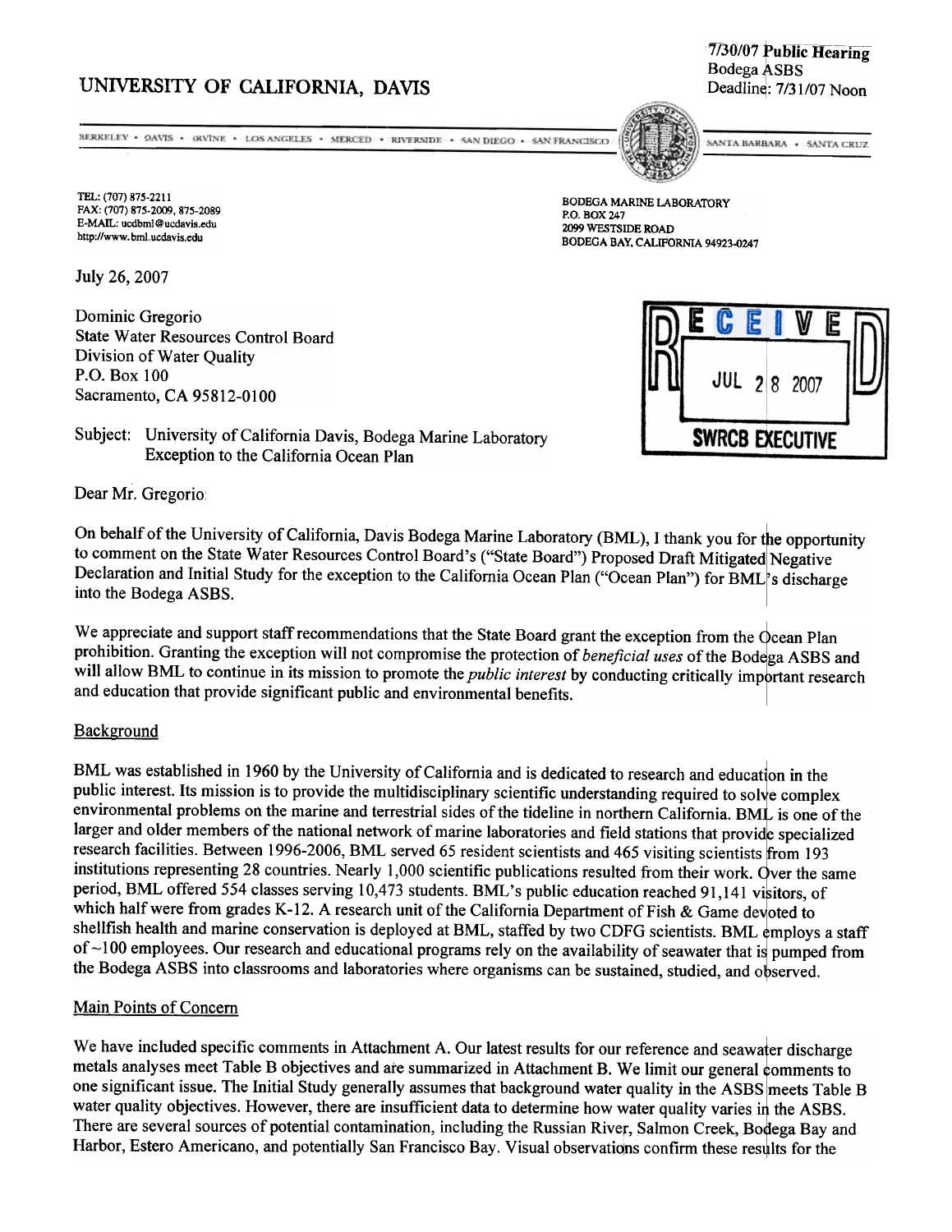Page 2 of 2 Dominic Gregorio State Water Resources Control Board July 26, 2007

Russian River: during the rainy season, a brown plume of river water can be seen offshore of the ASBS. The impairment of water quality in the ASBS that does not originate at BML is a cause for regulatory concern, since it is not feasible for BML to discharge water cleaner than the water we pump into our seawater system.

We request that the language in Terms and Conditions #2 of the Proposed Mitigated Negative Declaration be changed

# from:

"UCD/BML shall not discharge any constituents at levels in excess of the objectives in Table B water quality objectives as required in Section III.C. of the Ocean Plan."

to:

"UCD/BML seawater effluent will not cause a violation of Table B water quality objectives as required in Section III.C of the Ocean Plan."

We feel that this change in language would meet the intent of Table B objectives but would not require us to remove constituents that enter the ASBS from external sources.

# Conclusion

BML is committed to collaborating with the State and Regional Boards to ensure compliance with the mitigation actions outlined in the exception. We believe that revising the language as proposed will satisfy the requirements established in the Ocean Plan. The beneficial uses of the Bodega ASBS will not be compromised. Public interest will be substantially enhanced by granting the exception, in that significant biological research, oceanographic studies, environmental monitoring, public education and training will continue.

If you have any questions concerning this letter or other items, please feel free to contact me.

Sincerely,

Susan L Williams

Susan L. Williams, Ph.D. Professor, Evolution and Ecology Director, Bodega Marine Laboratory

encl: Attachment A Attachment B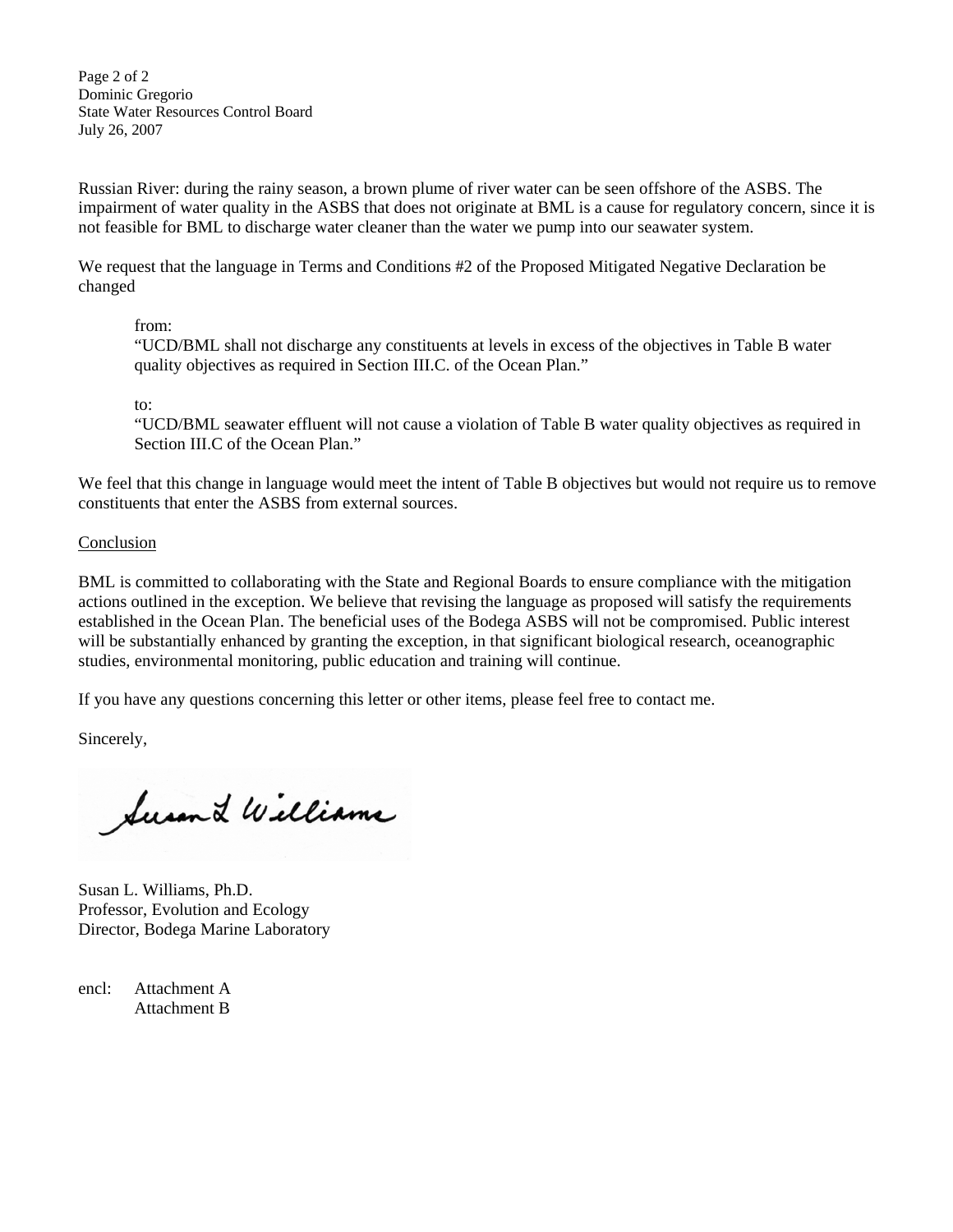**ATTACHMENT A: University of California Davis Bodega Marine Laboratory's Comments on State Water Resources Control Board's Negative Declaration and Initial Study 7/26/07**

|                | Page                                    | Paragraph         | Text                                                                                                                                                                                                                                                                                                                                                                                                                                                                                                                                                                                                                                                                                                                                                                                                                                                                                   | <b>Comment</b>                                                                                                                                                                                                                                                                                                                                                                 |  |  |  |  |  |
|----------------|-----------------------------------------|-------------------|----------------------------------------------------------------------------------------------------------------------------------------------------------------------------------------------------------------------------------------------------------------------------------------------------------------------------------------------------------------------------------------------------------------------------------------------------------------------------------------------------------------------------------------------------------------------------------------------------------------------------------------------------------------------------------------------------------------------------------------------------------------------------------------------------------------------------------------------------------------------------------------|--------------------------------------------------------------------------------------------------------------------------------------------------------------------------------------------------------------------------------------------------------------------------------------------------------------------------------------------------------------------------------|--|--|--|--|--|
|                | PROPOSED MITIGATED NEGATIVE DECLARATION |                   |                                                                                                                                                                                                                                                                                                                                                                                                                                                                                                                                                                                                                                                                                                                                                                                                                                                                                        |                                                                                                                                                                                                                                                                                                                                                                                |  |  |  |  |  |
|                | 1 Page 1                                | Item <sub>2</sub> | UCD/BML shall not discharge any constituents at levels in excess of the<br>objectives in Table B water quality objectives as required in Section III.C. of the<br>Ocean Plan.                                                                                                                                                                                                                                                                                                                                                                                                                                                                                                                                                                                                                                                                                                          | We request that the language be changed to "UCD/BML seawater effluent will not<br>cause a violation of Table B water quality objectives as required in Section III.C. of<br>the Ocean Plan." We feel that this change in language would meet the intent of<br>Table B objectives but would not require us to remove constituents that enter the<br>ASBS from external sources. |  |  |  |  |  |
|                | 2 Page 2                                | 13                | Items 12 & #12 The Results of the survey must be completed and submitted to the Regional #12 should be worded the same as #13 to allow for six month review of surveys<br>Water Board within six months before the end of the permit cycle.<br>#13 The results of the survey must be completed and submitted to the Regional<br>Water Board at least six months prior to the end of the permit cycle (permit<br>expiration).                                                                                                                                                                                                                                                                                                                                                                                                                                                           |                                                                                                                                                                                                                                                                                                                                                                                |  |  |  |  |  |
|                | <b>INITIAL STUDY</b>                    |                   |                                                                                                                                                                                                                                                                                                                                                                                                                                                                                                                                                                                                                                                                                                                                                                                                                                                                                        |                                                                                                                                                                                                                                                                                                                                                                                |  |  |  |  |  |
|                | 3 Page 3                                | Par 4             | Seasonal marker buoys and moorings were deployed in 2005 to begin<br>delineating the boundariesto help inform fishing boats of the location of<br>Refuge boundaries                                                                                                                                                                                                                                                                                                                                                                                                                                                                                                                                                                                                                                                                                                                    | One buoy was deployed in 2005. Buoy deployment has been discontinued due to<br>lack of funding.                                                                                                                                                                                                                                                                                |  |  |  |  |  |
| $\overline{4}$ | Pages<br>$5-6$                          | Par 9             | In August, Elegant, Forsters, and Caspian Terns may be seen flying or loafing<br>within the harbor. In September, migrating shorebirds arrive. In November,<br>Eurasian Wigeon can be found in the harbor. Emperor Goose and Steller's Eider bird community.<br>can also be found. Late in November, Rough-legged and Ferruginous Hawks<br>may be seen. In July, non-breeding loons, Willets, Marbled Godwits, and<br>occasional early migrating phalaropes, are found in the mudflats of the harbor.<br>Also in July, early migrating shorebirds, such as Semipalmated Plovers, Black<br>and Ruddy Turnstones, and pelicans, especially 'White' on UCD/BML mudflats.<br>Baird, Buff-breasted, and other species of Sandpipers arrive at the mudflats in<br>late August. Migratory birds arrive in the mudflats in September and leave in<br>March and April for migration (MAS 1997). | This paragraph was taken from a source that describes the potential for rare bird<br>sightings. It should not be considered an appropriate description of the prevailing                                                                                                                                                                                                       |  |  |  |  |  |
|                | 5 Page 6                                | Par <sub>6</sub>  | The intertidal and subtidal topography near the northern portion of the ASBS<br>(west of Mussel Point) is much more rugged than the area near the cove in the<br>northern portion, well-defined, wave-cut features are not as evident.                                                                                                                                                                                                                                                                                                                                                                                                                                                                                                                                                                                                                                                 | Replace area near the cove in the "northern" portion with area near the cove in the<br>"southern" portion in                                                                                                                                                                                                                                                                   |  |  |  |  |  |
|                | 6 Page 6                                | Par 7             | The intertidal and subtidal substrate of the section of Salmon Creek each<br>included in the ASBS has been mapped as fine sand.                                                                                                                                                                                                                                                                                                                                                                                                                                                                                                                                                                                                                                                                                                                                                        | Replace each with Beach                                                                                                                                                                                                                                                                                                                                                        |  |  |  |  |  |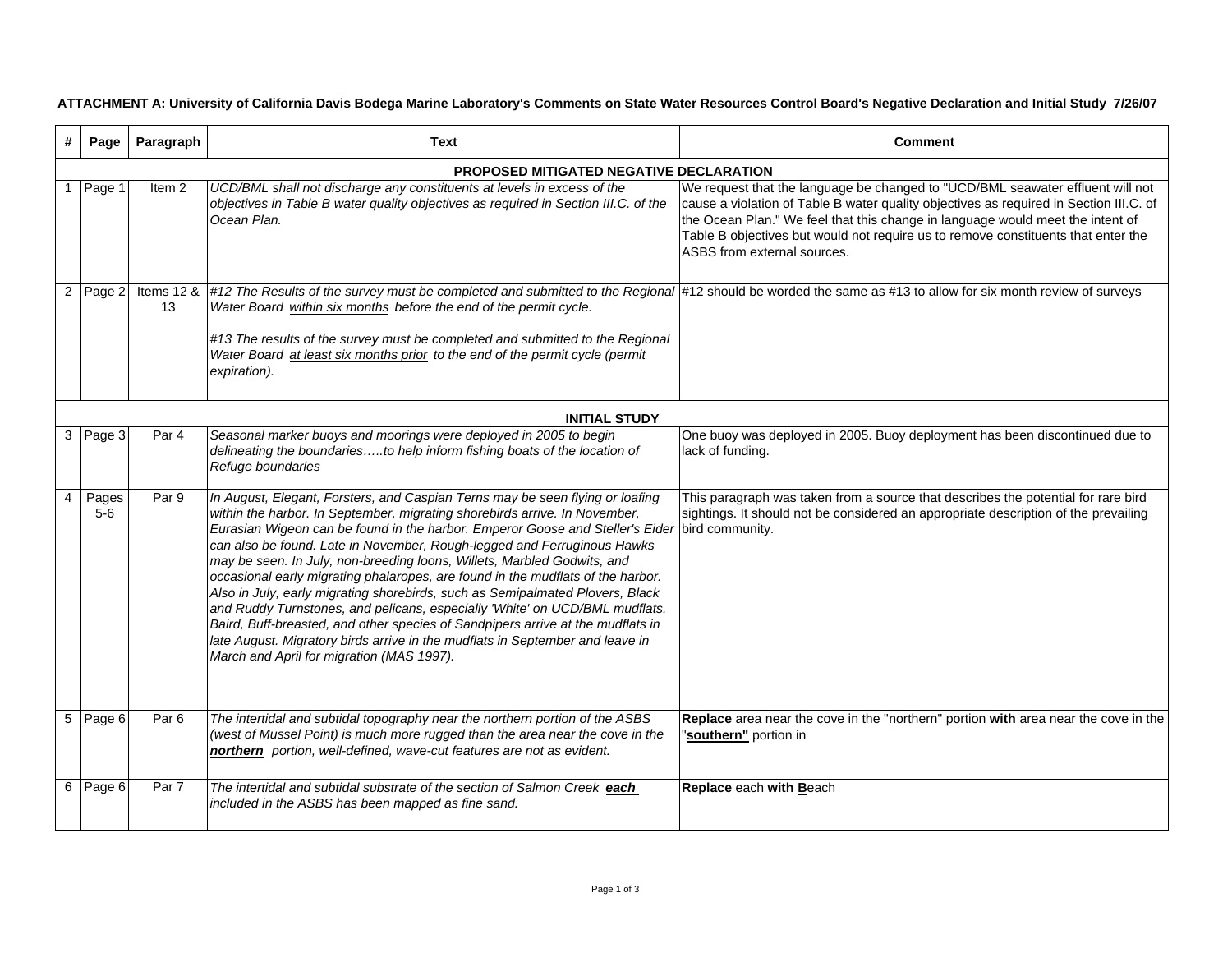| #               | Page                      | Paragraph          | Text                                                                                                                                                                                                                                                                                                                                                                                       | <b>Comment</b>                                                                                                                                                                                                                                                                                                       |
|-----------------|---------------------------|--------------------|--------------------------------------------------------------------------------------------------------------------------------------------------------------------------------------------------------------------------------------------------------------------------------------------------------------------------------------------------------------------------------------------|----------------------------------------------------------------------------------------------------------------------------------------------------------------------------------------------------------------------------------------------------------------------------------------------------------------------|
|                 | Page 8                    | $\overline{Par}$ 4 | Coastal current velocities and directions are largely influenced by local wave<br>activity.                                                                                                                                                                                                                                                                                                | Although waves do play a part, coastal current velocity and direction are<br>predominantly influenced by wind speed and direction.                                                                                                                                                                                   |
| 8               | Page 8                    | Par <sub>5</sub>   | Salinities in the area are generally constant and range from 33 to 34 percent.                                                                                                                                                                                                                                                                                                             | Salinities in the area range from 32 to 34 parts per thousand (not percent).<br>Salinities as low as 28 parts per thousand (ppt) in 1997 and as high as 35 ppt<br>(1991, 1994) have been documented. (Reference: UCSD Scripps Institution of<br>Oceanography Shore Stations Program and Bodega Ocean Observing Node) |
| 9               | Pages<br>$8-9$            |                    | <b>Water Quality and Temperature Section</b>                                                                                                                                                                                                                                                                                                                                               | No mention of the Russian River, a major drainage 8 miles north of Bodega Marine<br>Laboratory. During high flows, the Russian River plume is visible offshore of the<br>ASBS.                                                                                                                                       |
|                 | 10 Page 9                 | Par 2              | Bodega Bay discharges to the ocean one mile from the southern boundary of<br>the ASBS. Bodega Bay is a harbor and vessel wastes are associated with<br>harbor waters.                                                                                                                                                                                                                      | Bodega Bay is the body of water outside of Doran Beach and the embayment is<br>called Bodega Harbor. Replace with "Bodega Harbor discharges to the ocean<br>one mile from the southern boundary of the ASBS. Vessel wastes are associated<br>with harbor waters.                                                     |
|                 | 11 Page 9                 | Par <sub>6</sub>   | The closest wastewater treatment facility is the Mendocino County Wastewater<br>District.                                                                                                                                                                                                                                                                                                  | The closest wastewater treatment facility is Bodega Bay Public Utilities District<br>Wastewater Treatment Plant, and there are several others that discharge into the<br>Russian River.                                                                                                                              |
|                 | $12$ Page 9               | Par 9              | (Referring to the California Mussel Watch Program) At Bodega Head ASBS<br>Station, results for four metals (cadmium, mercury, copper, selenium), at times<br>indicated elevated levels above the EDL 85. Of the 36 metals analyses<br>performed, 16 results for cadmium and two results for copper, nickel, mercury,<br>and selenium were above the EDL 95 during the period 1986 to 1999. | The Mussel Watch Station at Bodega Head is not located within the boundaries of<br>the Bodega ASBS. The sampling station is located on the southwestern tip of<br>Bodega Head approximately 0.5 miles from the southern edge of the ASBS.                                                                            |
| 13              | Page<br>10 <sup>1</sup>   | Par <sub>5</sub>   | Phaecophyta                                                                                                                                                                                                                                                                                                                                                                                | Spelled "Phaeophyta", no c                                                                                                                                                                                                                                                                                           |
| $\overline{14}$ | Page<br>$12 \overline{ }$ | Par <sub>2</sub>   | Salt water fleas (Amphipods) reach great abundance at all intertidal levels.<br>Because of the difficulties they pose for the non-expert, no attempt has been<br>made to identify them.                                                                                                                                                                                                    | That statement applied to a specific study in 1979. Over BML's history, many<br>scientists have studied and identified local amphipods.                                                                                                                                                                              |
| 15              | Page<br>12 <sup>2</sup>   | Par 9              | Locally, there are three genera of limpets found intertidally; especially common<br>are species of Collisella and Notoacmea                                                                                                                                                                                                                                                                | Collisella and Notoacmea are now called Lottia                                                                                                                                                                                                                                                                       |
| 16              | Page<br>18                | Par 9              | Sport fishermen in charter boats and private boats likewise normally work well<br>outside the area of the preserve. UCD/BML staff routinely observes these boats<br>fish up to and often cross over the BMR boundaries.                                                                                                                                                                    | The first sentence, written in 1979, is contradictory to the next sentence Replace<br>sentence with "Sport fishermen in charter boats and most private boats likewise-<br>normally work well-outside the area of the preserve. UCD/BML staff routinely<br>observes <b>sport</b> boats fish up to and "               |

**ATTACHMENT A: University of California Davis Bodega Marine Laboratory's Comments on State Water Resources Control Board's Negative Declaration and Initial Study 7/26/07**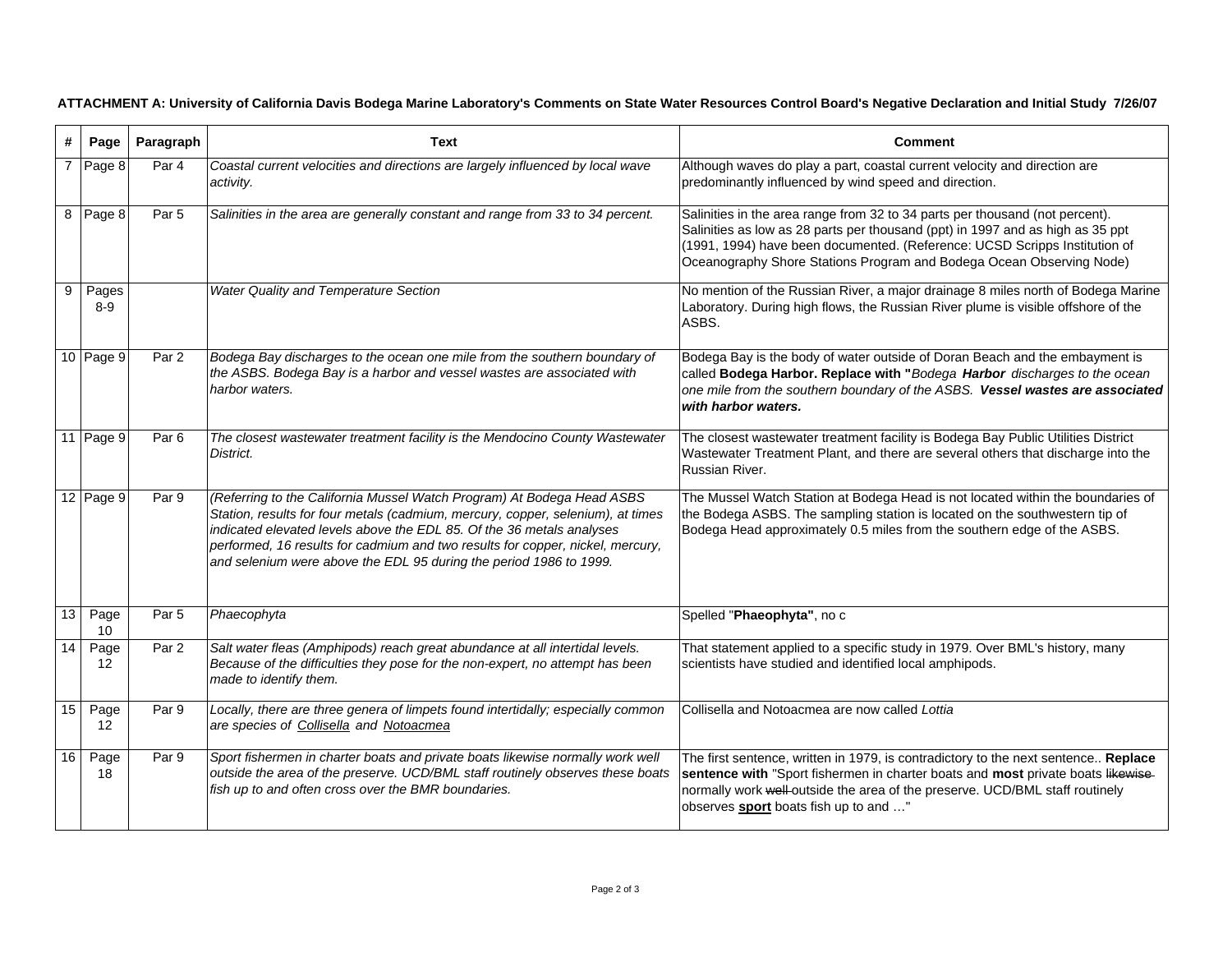| #               | Page       | Paragraph        | Text                                                                                                                                                                                            | Comment                                                                                                                                                                                                                                                                                                                                                                                                                                                                                                                                                                                                                                                                                                                                                                                                                                                                        |  |  |  |  |
|-----------------|------------|------------------|-------------------------------------------------------------------------------------------------------------------------------------------------------------------------------------------------|--------------------------------------------------------------------------------------------------------------------------------------------------------------------------------------------------------------------------------------------------------------------------------------------------------------------------------------------------------------------------------------------------------------------------------------------------------------------------------------------------------------------------------------------------------------------------------------------------------------------------------------------------------------------------------------------------------------------------------------------------------------------------------------------------------------------------------------------------------------------------------|--|--|--|--|
| 17              | Page<br>20 | Par <sub>4</sub> | It is not unusual to see several individuals of this species (harbor seal, P.<br>vitulina) on any particular day, and individuals appear to maintain favorite<br>hauling places within the ASBS | We see dozens of harbor seals within the ASBS. Replace beginning of sentence<br>with "It is not unusual to see several dozen individuals of this species.                                                                                                                                                                                                                                                                                                                                                                                                                                                                                                                                                                                                                                                                                                                      |  |  |  |  |
| 18 <sup>1</sup> | Page<br>21 | Par 1            | In 1980, a Cuvier's beaked whale,                                                                                                                                                               | In 1985                                                                                                                                                                                                                                                                                                                                                                                                                                                                                                                                                                                                                                                                                                                                                                                                                                                                        |  |  |  |  |
| 19              | Page<br>46 | Par 1            | After treatment, the effluent is exposed to gaseous hydrogen sulfide as a<br>dechlorination process.                                                                                            | We use sulfur dioxide gas for dechlorination, not hydrogen sulfide                                                                                                                                                                                                                                                                                                                                                                                                                                                                                                                                                                                                                                                                                                                                                                                                             |  |  |  |  |
| 20              | Page<br>47 | Par 1            | In February 2001, a temperature monitor was placed                                                                                                                                              | In February 2007                                                                                                                                                                                                                                                                                                                                                                                                                                                                                                                                                                                                                                                                                                                                                                                                                                                               |  |  |  |  |
| 21              | Page<br>52 | Par 1            | Caulerpa was in culture at the lab, but has since been removed to prevent<br>inadvertent release.                                                                                               | Caulerpa was grown between 2000-2002 in a quarantine facility permitted by the<br>CA Department of Food and Agriculture, which required no drainage from the<br>facility and highly restricted access. The research conducted in the facility was<br>devoted to Caulerpa eradication techniques for the California Department of Fish &<br>Game. All Caulerpa was destroyed according to permit requirements.                                                                                                                                                                                                                                                                                                                                                                                                                                                                  |  |  |  |  |
| 22              | Page<br>55 | Page 55          | Two other species of abalone, white (H. sorenseni) and black (H. cracherodii)<br>abalone are also known to occur at Bodega ASBS.                                                                | The northern boundary of the historical range for white abalone is well accepted as<br>Point Conception, California. No white abalone have occurred within the Bodega<br>ASBS in modern times. In the DFG Shellfish Health Lab, we are holding white<br>abalone that were spawned in southern California several years ago. They do not<br>become gravid under our holding conditions, and if they were to spawn, the<br>chlorination treatment of the effluent from this facility would kill any developing<br>larvae. The authors may have mistakenly stated white abalone (H. sorenseni) when<br>they meant flat abalone (H. wallalensis), which does occur in this area (the name<br>wallalensis refers to Gualala). The flat abalone is not listed as endangered or as a<br>candidate for listing (Dr. Jim Moore, Senior Fish Pathologist, Department of Fish &<br>Game). |  |  |  |  |

**ATTACHMENT A: University of California Davis Bodega Marine Laboratory's Comments on State Water Resources Control Board's Negative Declaration and Initial Study 7/26/07**